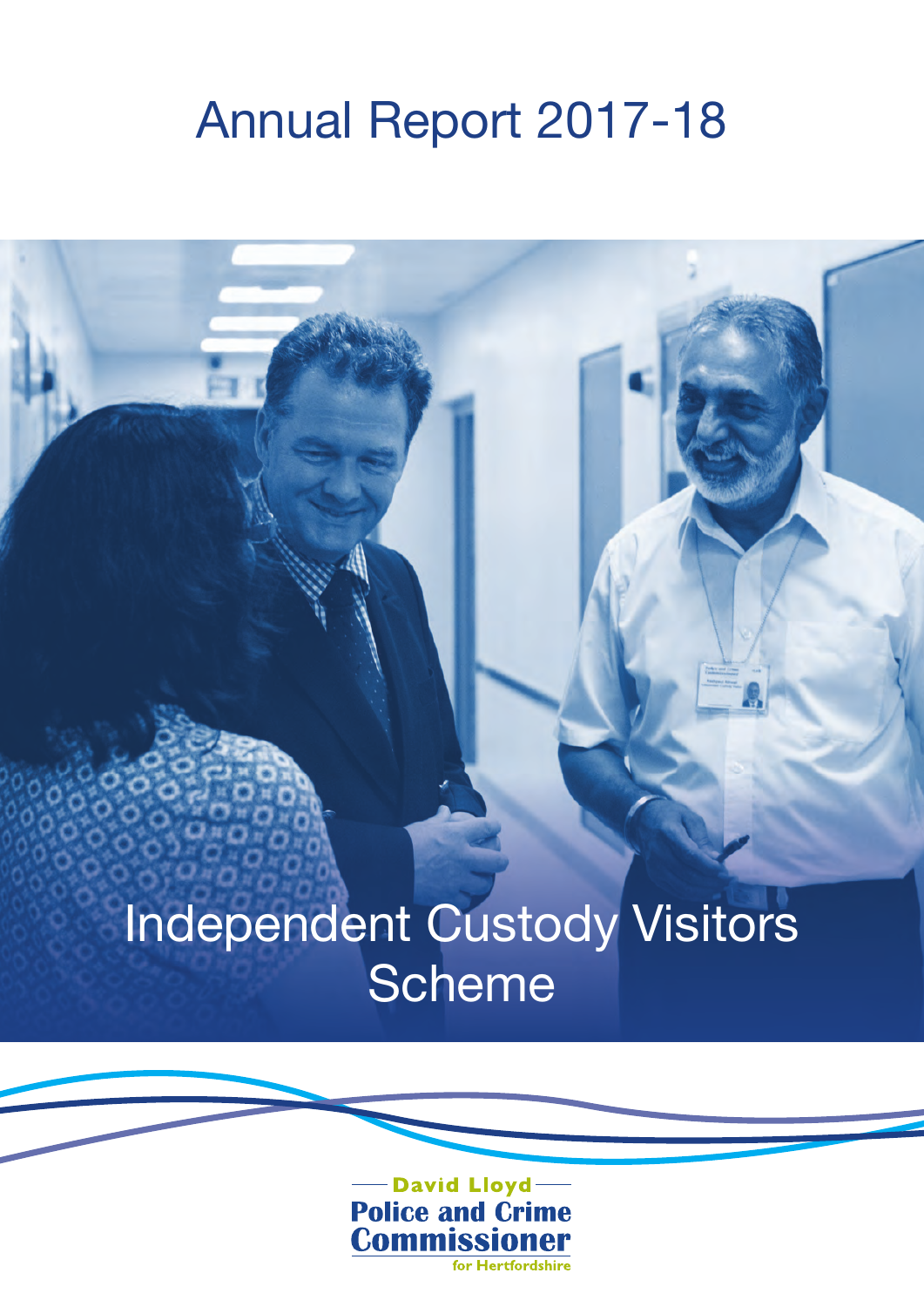# **Introduction by David Lloyd**

### **Police and Crime Commissioner for Hertfordshire**



Welcome to the 2017/18 Annual Report for Hertfordshire's Independent Custody Visiting Scheme. This report provides an overview of the scheme and the activity of our Independent Custody Visitors (ICVs) over the last year, including data and

observations in relation to the visits undertaken between 1st April 2017 and 31st March 2018. The report highlights key areas of focus for my Office this year in relation to Hertfordshire custody and the Independent Custody Visiting scheme, as well as some information as to what the future of the scheme holds.

As with all Police and Crime Commissioners, I have had statutory responsibility for custody visiting since 2012. Members of the public, who have undergone police vetting and extensive training, voluntarily perform the role of ICVs allowing me to fulfil this responsibility. ICVs exist to check on the wellbeing of detainees whilst in the care of Hertfordshire Constabulary, and that their rights and entitlements are upheld. Hertfordshire Constabulary has two custody suites, one in Hatfield and one in Stevenage. These suites are visited unannounced on average twice a week day and night, including weekends, where ICVs provide

detainees the opportunity to discuss the experience of their detention. Any issues in relation to this or the custody suite facility are appropriately addressed by my office.

We are very fortunate in Hertfordshire to benefit from an excellent custody service, and the work of the ICVs ensures that this standard is maintained. ICVs play a significant role in increasing transparency and the public's confidence in their police force. I thank the volunteers very much for their valuable contributions, many of whom I'm aware have been involved with the scheme for several years and/or provide frequent visits to the suites, often on a monthly basis.

I am pleased this year to have a new team in place in my office, dedicated to working on my volunteering schemes. I hope ICVs will continue to feel supported in their vital role, and look forward to seeing the scheme grow.

Dand Llyd

David Lloyd **Police and Crime Commissioner for Hertfordshire**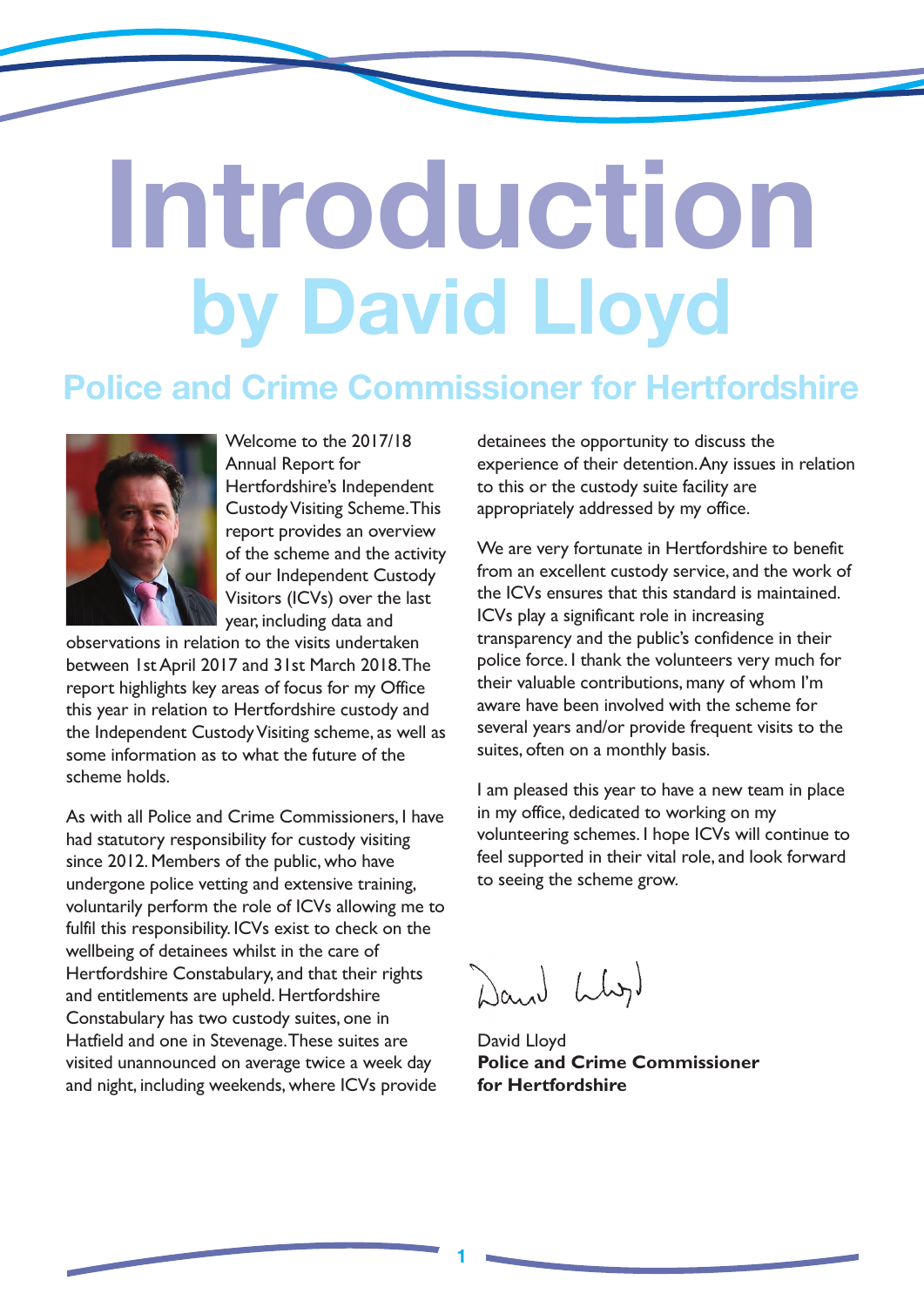# **Overview of the scheme**

Under the Police Reform Act 2002, all police force areas are required to have a custody visiting scheme in place. The scheme gives the public reassurance that detainees are being treated fairly by carrying out independent checks on the welfare of detainees, at a time when they may be feeling vulnerable or confused, as well as looking out for issues around cleanliness and maintenance of custody suites.

Police and Crime Commissioners (PCCs) replaced police authorities in 2012, which previously had statutory responsibility for running the custody visiting schemes. David Lloyd, elected as PCC for Hertfordshire in 2012, took on responsibility for the operation of the Independent Custody Visiting Scheme in Hertfordshire. This responsibility is delegated to a Volunteers Administrator and Volunteers Officer within the Community Safety Team, who manage the scheme on a daily basis, handle ICV recruitment, provide support to volunteers in their role and drive forward developments for the scheme.

ICVs are unpaid volunteers who live, work or study in Hertfordshire. Currently there are 41 active ICVs from across the county, visting the custody suites at Hatfield and Stevenage. They are trained to introduce themselves to people in custody and ask questions to ensure that their treatment is fair and that they have access to their rights and entitlements. During each visit, ICVs complete a report form summarising their visit to individual detainees. This is forwarded to the Volunteers' Administrator and the hard copy left with custody staff.

Concerns raised by ICVs are reported to the Custody Inspector or escorting officer at the time of the visit, and to the Volunteers Administrator in the the Commissioner's office via the report form. The Volunteers' Administrator highlights any concerns to the Custody Chief Inspector via email, telephone or during regular meetings depending on the urgency. The ICVs also have an opportunity to raise general concerns and matters arising from visits during the six monthly meetings. This year a meeting of ICVs, Hertfordshire Constabulary and the Commissioner's office was held in September 2017, which included seven volunteers who were presented with long service awards.

This year, the new team have been working on developing training for ICVs for the upcoming year, updating the report form and recording database which logs the report forms to ensure effective recording, and the recruitment of new volunteers.



Deputy PCC David Gibson (back centre) and some of Hertfordshire's Independent Custody Visitors - September 2017 meeting.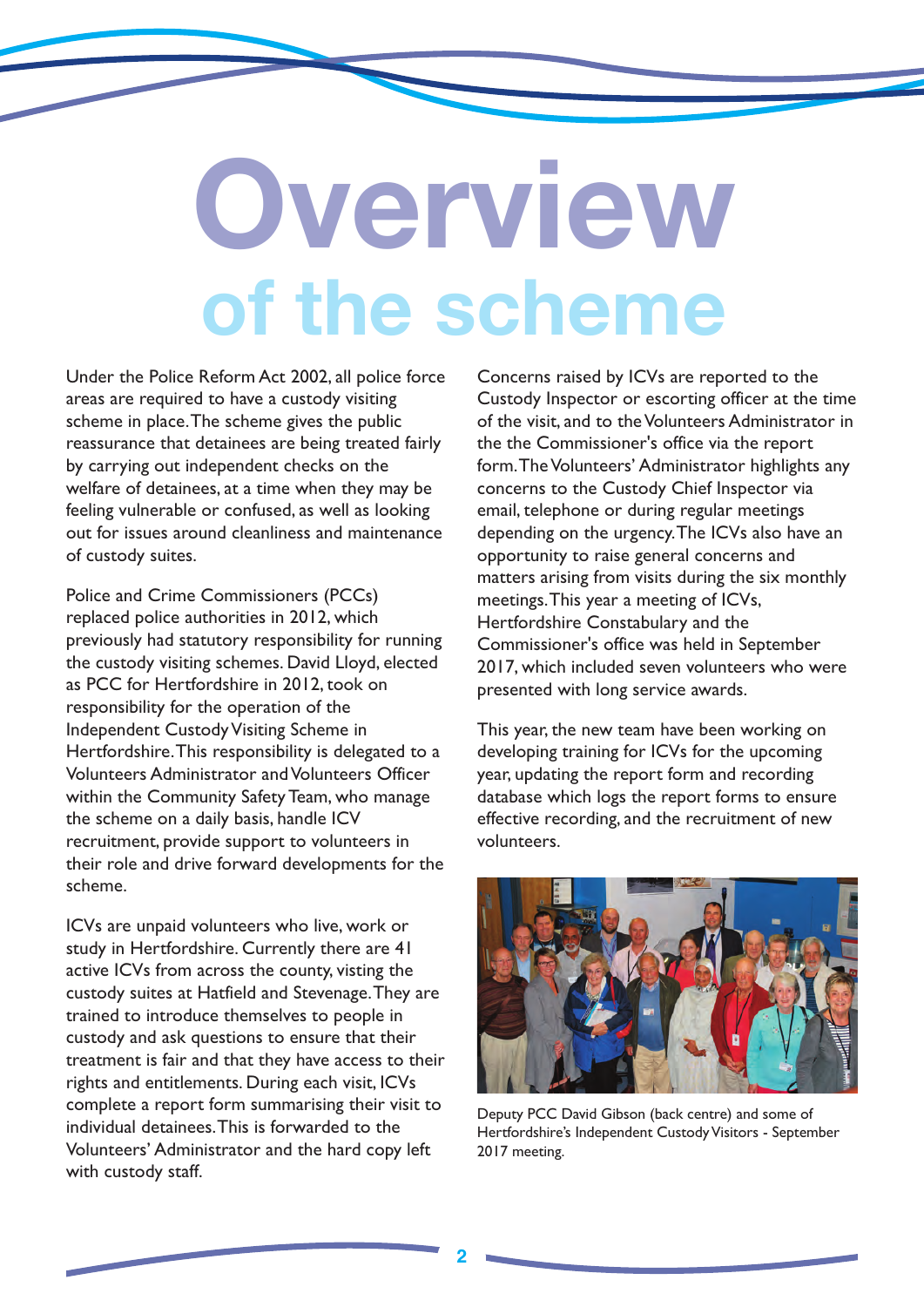### **Independent Custody Visitors**

There are a total of 41 active ICVs who live, work or study in Hertfordshire, 24 male volunteers and 17 female volunteers.

Of the 41 volunteers, 36 have been volunteering for 10 years or less, four have been volunteering

### **Visits made by ICVs**

From April 2017 to March 2018, Independent Custody Visitors made a total of 164 visits to custody suites. All visits are unannounced and at the beginning of each visit, ICVs were informed of all detainees in custody. These detainees were then seen by ICVs dependent on the detainees' availability and consent.



for between 10 and 19 years and one for over 20 years.

This year, seven volunteers were presented with a certificate recognising over five years of service as an ICV.

Detainees were sometimes unavailable or unable to consent to have a visit. The reasons for this were that the detainee was asleep, intoxicated, deemed too violent by custody staff, were at an interview or were providing a DNA sample.

At the time of the visits, a total of 2003 persons were detained of which 996 of a possible 1171 available to visit were visited. 175 detainees did not consent to be visited by an ICV.

The percentage of detainees visited (of those available) was 95% in 2016-2017. The OPCC will be closely monitoring the number of detainees available to be visited by an ICV throughout 2018- 2019 to ensure that ICVs are able to visit as many detainees as possible and that detainees understand their role.

| Custody<br><b>Suite</b><br><b>Visited</b> | No. of<br>visits<br>undertaken | No. of<br>detained | No. of<br>detainees<br>persons held available to visit persons visited | No. of<br>detained | % of detainees<br>visited (of those<br>available) | No. of<br>detained persons<br>not visited |
|-------------------------------------------|--------------------------------|--------------------|------------------------------------------------------------------------|--------------------|---------------------------------------------------|-------------------------------------------|
| <b>Hatfield</b>                           | 85                             | 1207               | 740                                                                    | 621                | 83.9%                                             | 586                                       |
| Stevenage                                 | 79                             | 796                | 431                                                                    | 375                | 87.0%                                             | 401                                       |
| <b>TOTAL</b>                              | 164                            | 2003               | 1171                                                                   | 996                | 85.0%                                             | 987                                       |

#### Below is a breakdown of the visits for the period 1st April 2017 to 31st March 2018: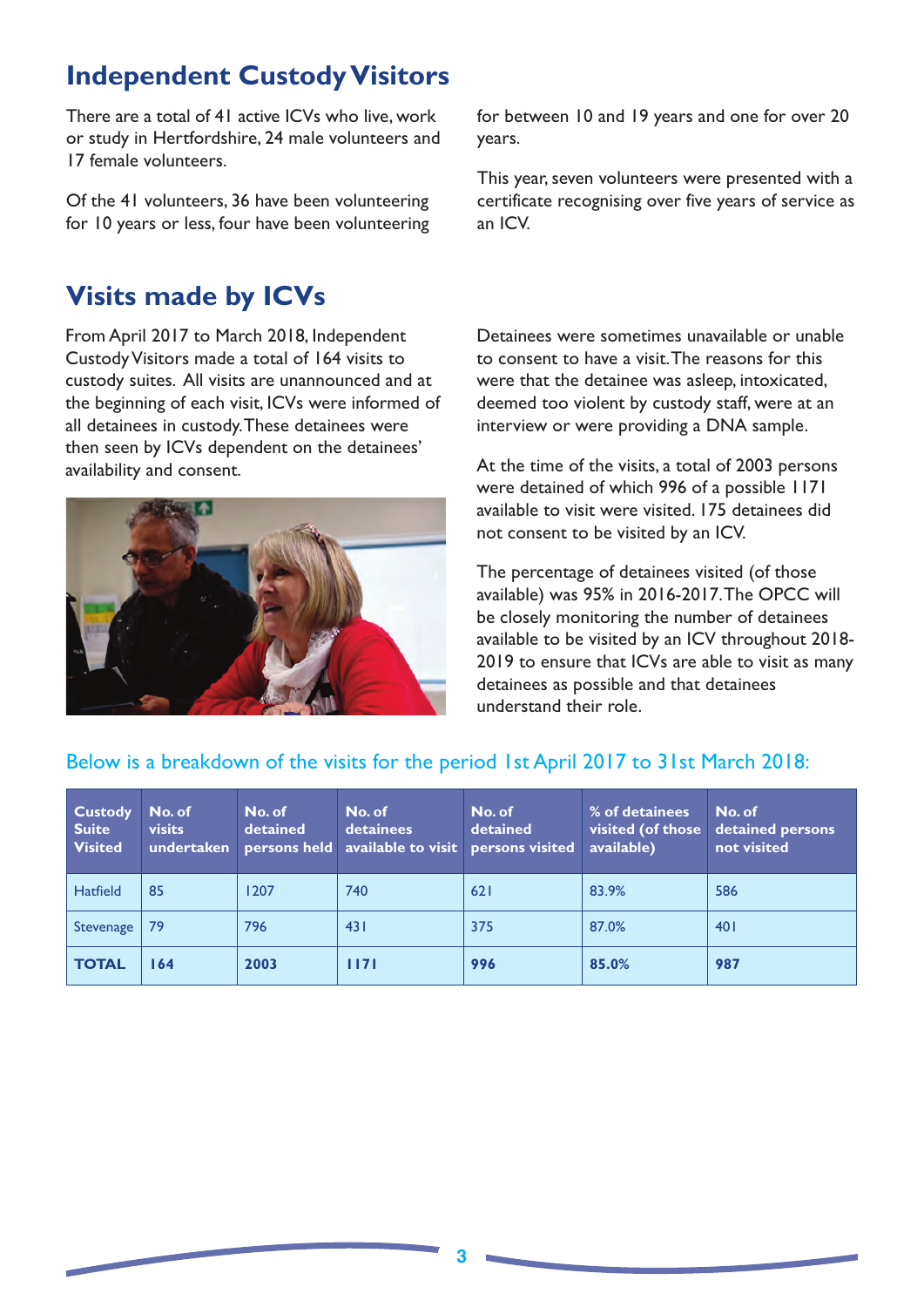# **Matters reported from custody visits**

For the year 2017/18, no matters were raised with custody staff for 1178 detainees visited or observed whilst in custody<sup>1</sup>, equating to over 73 per cent of all detainees.

17 additional positive comments were recorded for the year. These comments highlighted that the detainees felt they were treated well and police staff had been helpful. Detainees said they were comfortable, had food and drink, and access to blankets and books.

Throughout the duration of the year, ICVs reported 498 observations. These fell into three categories:

The breakdown of these observations is shown in the chart (right):

**Detainees:** 63% of observations made related to detainees.

**Other: 33.5% of observations concerned detainees** who refused visits, were asleep or could not be seen for operational or other reasons.

**Facilities:** 2.5% of matters raised to custody staff included issues such as cells being out of action, general cleanliness etc.



### **Observations relating to detainees:**

These accounted for approximately 63% of all observations raised to custody staff, and related to 236 detainees. The context of these matters are noted in the table (right), with the percentage in which each sub-category accounted for of the total 316 detainee matters raised.

| Medication/mental health <sup>2</sup>        | 23% |
|----------------------------------------------|-----|
| Food/drink                                   | 16% |
| Solicitor                                    | 7%  |
| Telephone call/someone informed of detention | 14% |
| <b>Exercise</b>                              | 3%  |
| <b>Smoking</b>                               | 1%  |
| <b>Blanket</b>                               | 8%  |
| <b>Wash facilities</b>                       | 8%  |
| <b>Reading material</b>                      | 2%  |
| Length of detention                          | 2%  |
| Other                                        | 16% |
|                                              |     |

<sup>1</sup> Please note this figure also includes some cases where a formal visit did not take place, however an observation of the detainee was made.

<sup>2</sup> Some of these observations include detainees who have informed ICVs of existing medical conditions and/or where they are on prescribed medication, detainees in the queue to see the Health Care Practitioner and requests for additional medication.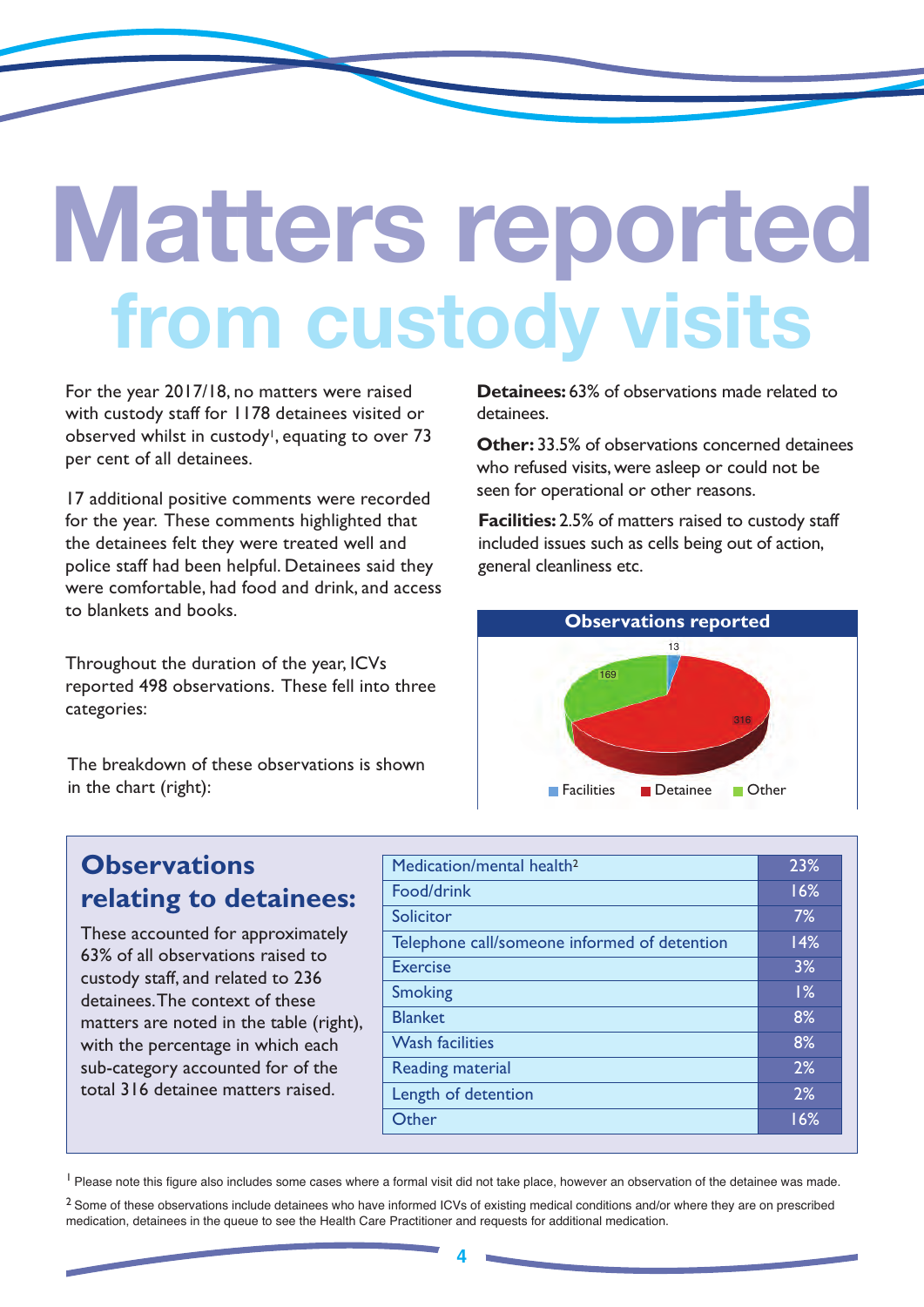#### **Example: An ICV Observation relating to Detainees**

- During a visit, ICVs observed that several detainees were wearing shoes with shoe laces in their cells and noted this on the report form.
- This was something that had not been seen before by the ICVs visiting, thus was raised to the Inspector escorting them. The Inspector confirmed this was the case for detainees not classified as high risk.
- Upon the Commissioner's office following this up, the Chief Inspector confirmed that this was a legitimate position recently reinforced in staff training. The removal of personal property is to be managed on a case by case basis, as opposed to removing all items of personal property for every detainee. Staff must be aware that personal items can be used as ligatures, however the decision to withhold articles from a detainee must be based on a risk assessment and guidance given in Code C of the Police and Criminal Evidence Act 1984. The decision to remove property is therefore balancing the imperative to protect the right to life, with the importance of ensuring a detainee's dignity is respected, and reassurance was provided that this had been assessed on this occasion.



#### **Example: An ICV Observation relating to Facilities**

- A disabled detainee was visited by ICVs during a visit to custody. The detainee raised a concern with the ICVs that they were in some discomfort. The conversation was summarised on the report form.
- ICVs raised this concern with the escorting Inspector, questioning the appropriateness of facilities and provisions for this detainee. The ICVs noted that the detainee had been provided with an additional second mattress and had seen a Health Care Practitioner.
- The ICVs further suggested to the Commissioner's office via the report form whether grab rails could be provided in cells to increase disabled detainees' ability to use the toilet unaided.
- Following this visit, the matter was raised to the Chief Inspector by the Commissioner's office. The staff were reassured that custody facilitates all requests for reasonable adjustments as far as possible to accommodate the needs of a disabled person in custody. It was clarified that additional/thicker mattresses could be and were routinely provided for comfort, and that comprehensive risk assessments take place for each detainee to identify any vulnerabilities, which would then enable measures such as referral to a Health Care Practitioner to take place. The Chief Inspector highlighted that any reasonal adjustments made should not compromise the overall safety and security of the custody suite. Therefore, fitting grab rails in individual cells would not be possible due to the risk being too great in terms of ligature points etc. Nevertheless, there are separate toilets available outside of the cells for use by disabled detainees in both Hatfield and Stevenage.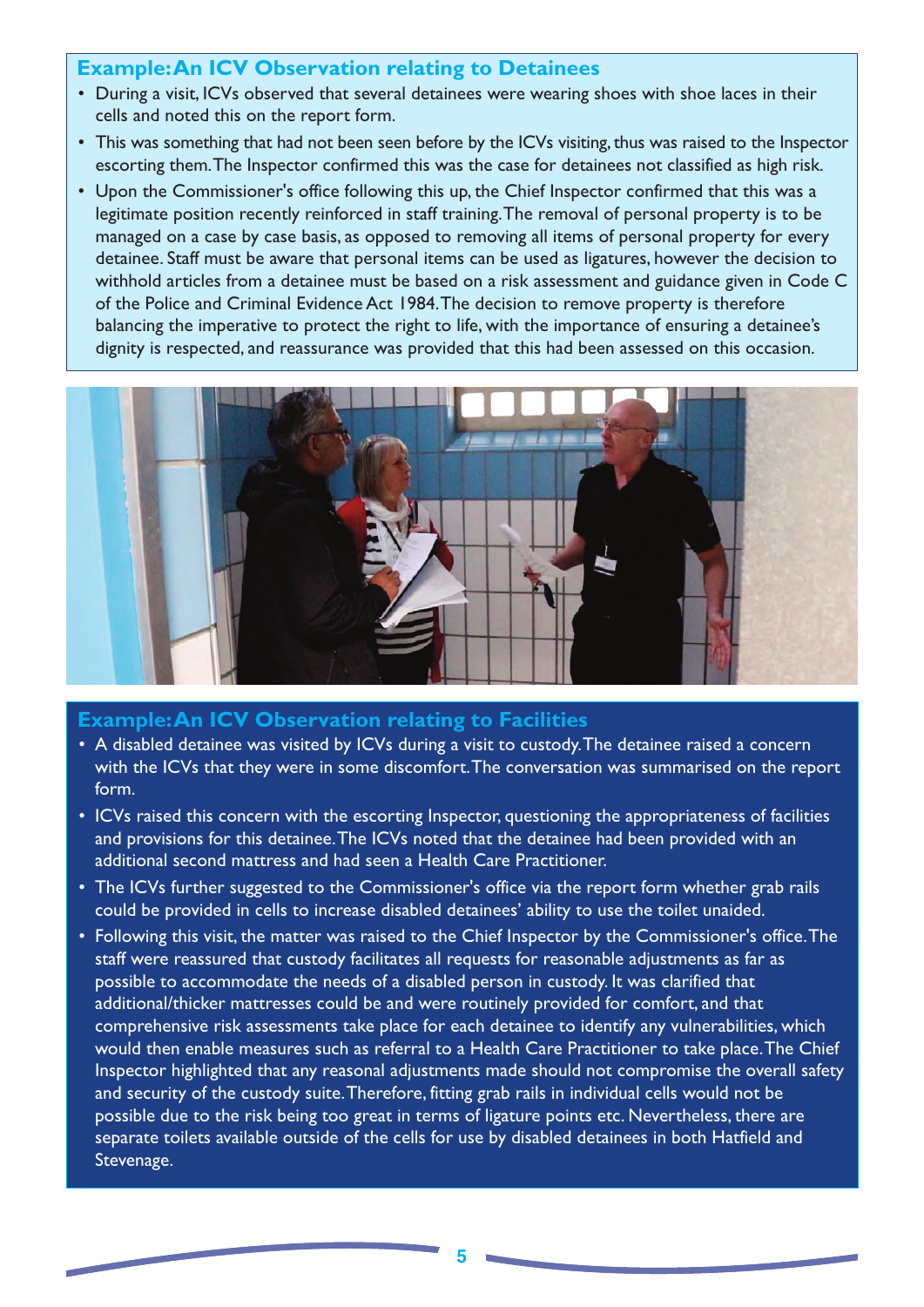# **Areas of focus this year**

#### **Mental health in custody**

The care of vulnerable people with mental health needs has been a key priority area in policing, in Hertfordshire and at a national level, including their care whilst in custody. In Hertfordshire, for the last three consecutive years, there has not been any Section 136 detention whereby police custody has been used.

In 2015, a Street Triage pilot scheme was launched which placed mental health clinicians into Hertfordshire Constabulary's Force Control Room to help provide better guidance to officers around proposed detentions under Section 136 of the Mental Health Act. This was expanded in 2016 to a scheme involving street support. It is based on the provision of two cars with a police officer and a mental health crisis team clinician who attend incidents concerning people reported to be in mental health crisis countywide. The East of England Ambulance Service also continue to provide a paramedic in the team as well as use of an ambulance for a third Street Triage vehicle. An evaluation of the pilot was commissioned by the PCC in 2017. This found that the scheme provided effective support for service users who are in crisis. If further support is required, the individual is referred to appropriate services where they are prioritised, accessing healthcare quicker than other patients. The evaluation found benefits far outweigh the costs of the scheme, in particular a reduction in the use of emergency services, mental health improvements from early access to appropriate health services and wider impacts on the community.

From Monday to Friday should a detainee in custody present with mental health concerns, a triage process is undertaken by the Custody Criminal Justice Mental Health team. Out of hours, the Street Triage team will on the majority of occasions complete a like assessment. Separate on call provision exists for when Street Triage is not available and for juveniles. Should it be decided that a subject requires formal assessment, they would undergo a risk assessment, and be transported to an approved mental health facility by ambulance.

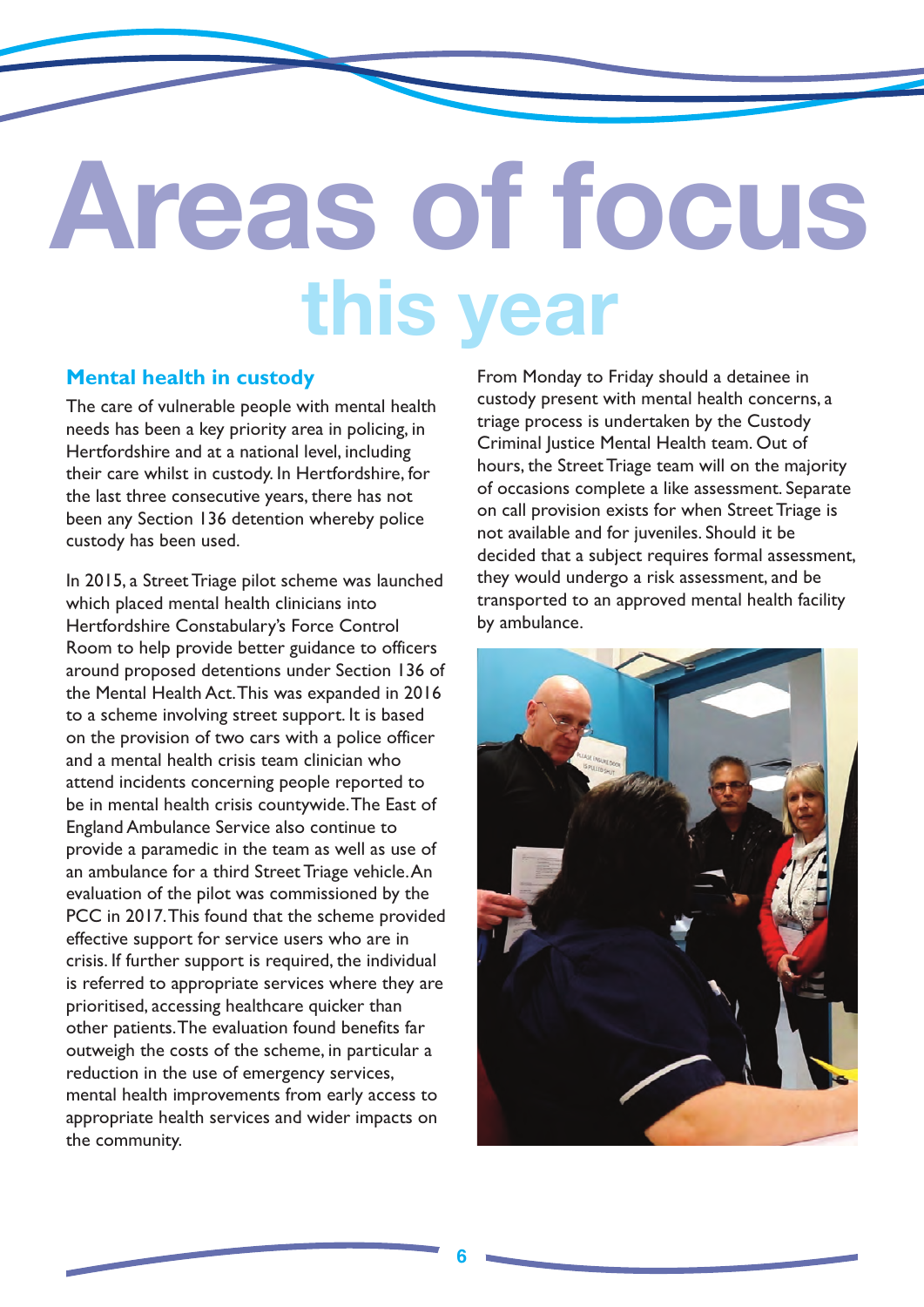#### **Care of female detainees in custody**

This year, the care of female detainees in custody, particularly those detained with specific sanitary needs, attracted significant attention at a national level within policing inspections, government and the media. Through both Her Majesty's Inspectorate of Constabulary and Fire and Rescue Services (HMICFRS)/Her Majesty's Prison & Probation Service (HMPPS), and ICVs, it was found that provision for female detainees with these needs varied by police force. This issue was addressed by the Commissioner's office with the Chief Inspector of Custody. The following reassurances were provided:

- Hertfordshire Constabulary (or tri force) Custody strives to meet and exceed the College of Policing Accredited Professional Practice (APP) and Police and Criminal Evidence Act (1984) 'Code C' guidance.
- The Bedfordshire, Cambridgshire and Hertfordshire have a separate Code of Practice identifying risk assessment and needs, for which all staff have received training on and receive reminders in relation to best practice.
- Detainees are offered hygiene packs on arrival, which is documented on the record custody holds for every detainee whilst in their care. A review of product availability identified both suites were adequately stocked at all times.
- The majority of detainees use toilets in privacy through pixilation or 'grey box' coverage on CCTV imagery. Custody may not mask imagery for certain high risk detainees to ensure the detainee's own welfare. The detainee is always informed when this is the case.
- Sanitary products are never withheld from individuals considered to be high risk and levels of observation by custody staff may be increased.
- Hand washing and shower facilities are available in all suites.
- There is a positive ratio of female staff throughout custody available to female detainees.
- Unisex clean clothing can be provided if necessary.

Further training of ICVs on the care of female detainees is planned for the coming year to ensure that the above is being upheld at all times.

At the national level, the Independent Custody Visiting Association (ICVA) is supporting the National Police Chief's Council (NPCC) to develop new guidelines for working with menstruating detainees, and the Home Office to amend PACE Code C.

#### **Working with the University of Hertfordshire**

This year, the Commissioner's office and two ICVs attended the University of Hertfordshire to meet Law and Criminology Students undertaking an Independent Custody Visiting co-curricular. This was delivered by a Lecturer in Criminology at the University, with Independent Custody Visiting experience, and is one of the first co-curricular of its kind nationally. The Commissioner's office welcomed the opportunity to raise awareness of the PCC's statutory responsibility amongst students, and hopes to attend again next year in order to attract new volunteers to help increase diversity.

#### **ICV scheme costs**

Although the role of an Independent Custody Visitor is an unpaid voluntary role, all ICVs are encouraged to complete an expenses form to allow any costs associated with visiting to be reimbursed. Additionally the Commissioner continues, as in previous years, to incur other minimal costs for running the scheme such as training costs, printing costs, catering for panel meetings, conference booking fees and membership of staff to the ICVA.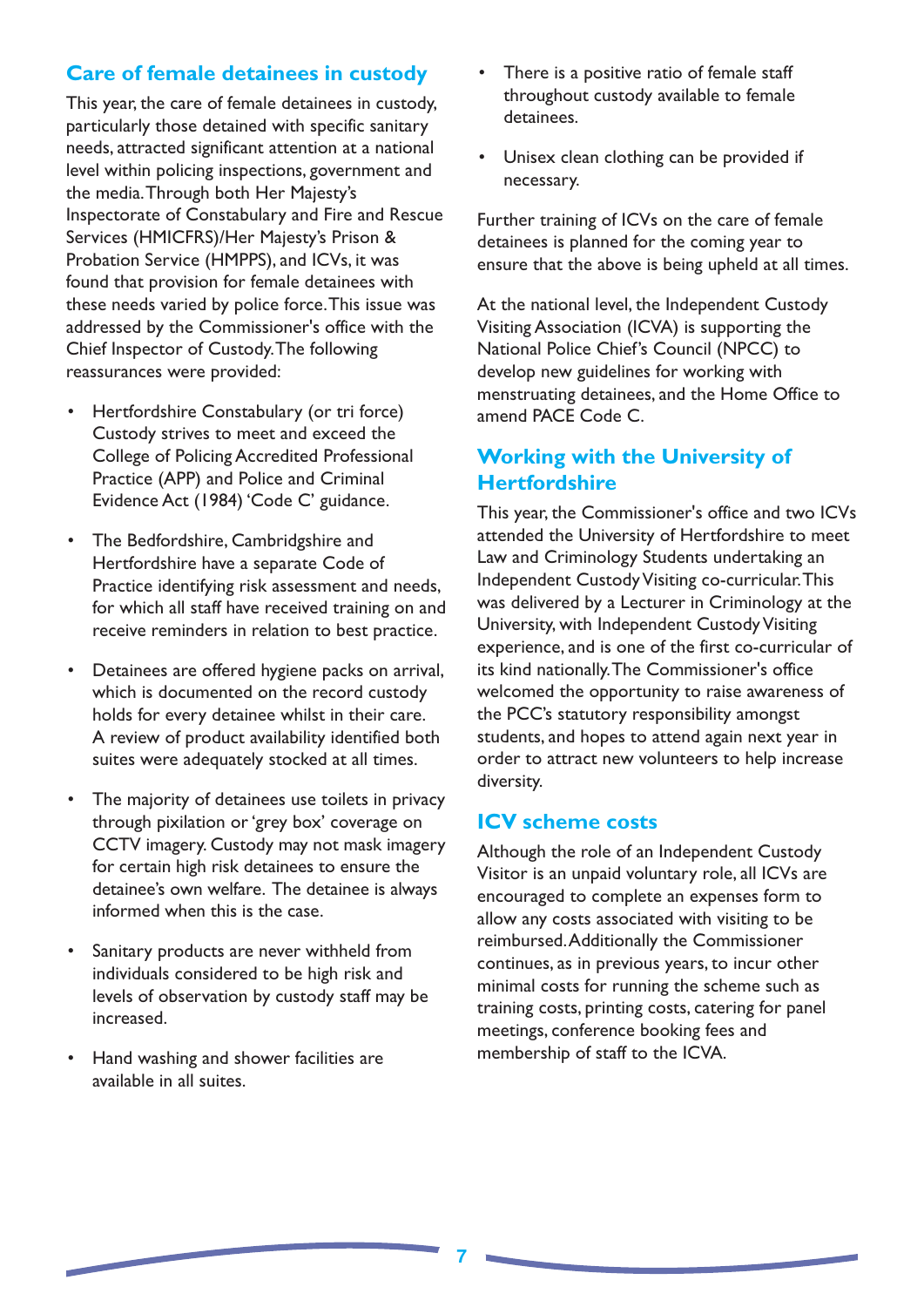# **Comments from the Chief Inspector**

### **Hertfordshire Constabulary's Custody Units**



Police Custody is a fundamental element of policing and it remains of significant national interest. Recent developments in the service's approach to topics such as mental health and children in custody and the current Independent Review on Deaths and Serious

Incidents in Police Custody have served to maintain the high profile nature of this essential activity.

Custody remains one of the highest risk and most challenging areas of policing - with significant risk and expectations being placed upon Custody Officers, Detention Officers and PACE Inspectors on a daily basis. We are charged with the responsibility of looking after arguably our most chaotic, unpredictable and vulnerable individuals in society.

Our aim is to deliver a consistent and transparent custody operation that is safe, effective and efficient. The ICV volunteers' role is to ensure the Constabulary is delivering upon that aim and thereby reinforcing the already strong public confidence in its local police force.

There is much to reflect on over the last 12 months, which has seen significant change affecting Hertfordshire Custody.

Following the collaboration of Custody across Bedfordshire, Cambridgeshire and Hertfordshire in March 2017 significant work has continued in the work to align consistent, efficient policies and process across the counties.

This year saw the most fundamental change to Bail since the introduction of the Police and Criminal Evidence Act decades earlier. The most significant change is new legislation that creates the default position that suspects will be released without bail unless pre-conditions are satisfied. This has reduced the number of detainees released on bail – changing the way in which investigations are managed.

New legislation also made significant changes to the Mental Health Act. This created opportunity, in partnership with the local Heath Trust to develop new procedures - ensuring those detainees who are subsequently identified in mental health crisis are transferred to a health based place of safety to be formally assessed.

Building work has taken place this year where custody cells across Bedfordshire, Cambridgeshire and Hertfordshire have been fitted with video screens to facilitate remote Inspector reviews via Skype. This innovative and creative project is the first of its kind in the country following successful securing of funding from the Police Transformation Fund. Following go – live, further work will continue to add other features including; remote interpreter's services, legal consultation and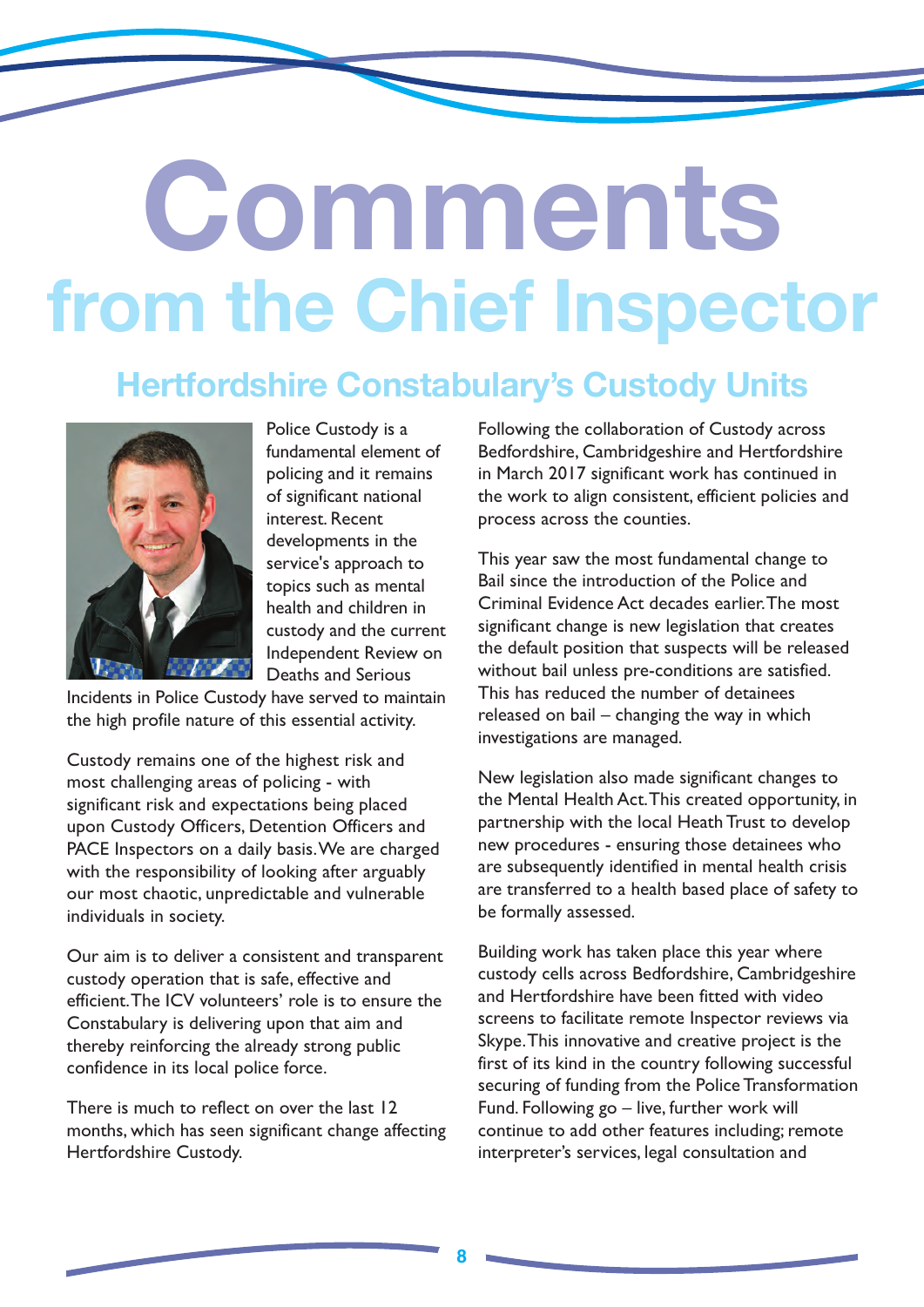Appropriate Adult Services – in addition to facilitating positive media messaging.

The work of the ICVs is highly important and I have worked closely with the Police and Crime Commissioner's Office this year to help promote further the status and impact of the Independent Custody Visitors Scheme in Hertfordshire.

I welcome and value the work of the ICV volunteers; independently visiting Stevenage and Hatfield Custody suites to check on the treatment of detainees and the conditions in which they are held and that their rights and entitlements are being observed.

The inspections and subsequent feedback - more important than ever following significant change helps inform and reassure me that we remain effective, efficient and legitimate.

We continue to focus on HMIC / HMIP visits across the country – identifying best practice and together with the introduction of The National Custody Strategy will look to target ICV visits in the future to support the strategy and deliver improvements to custody services.

I would like to thank all of the ICV Volunteers for their outstanding effort last year, and look forward to working with you in the forthcoming year.

Mike Todd **Chief Inspector**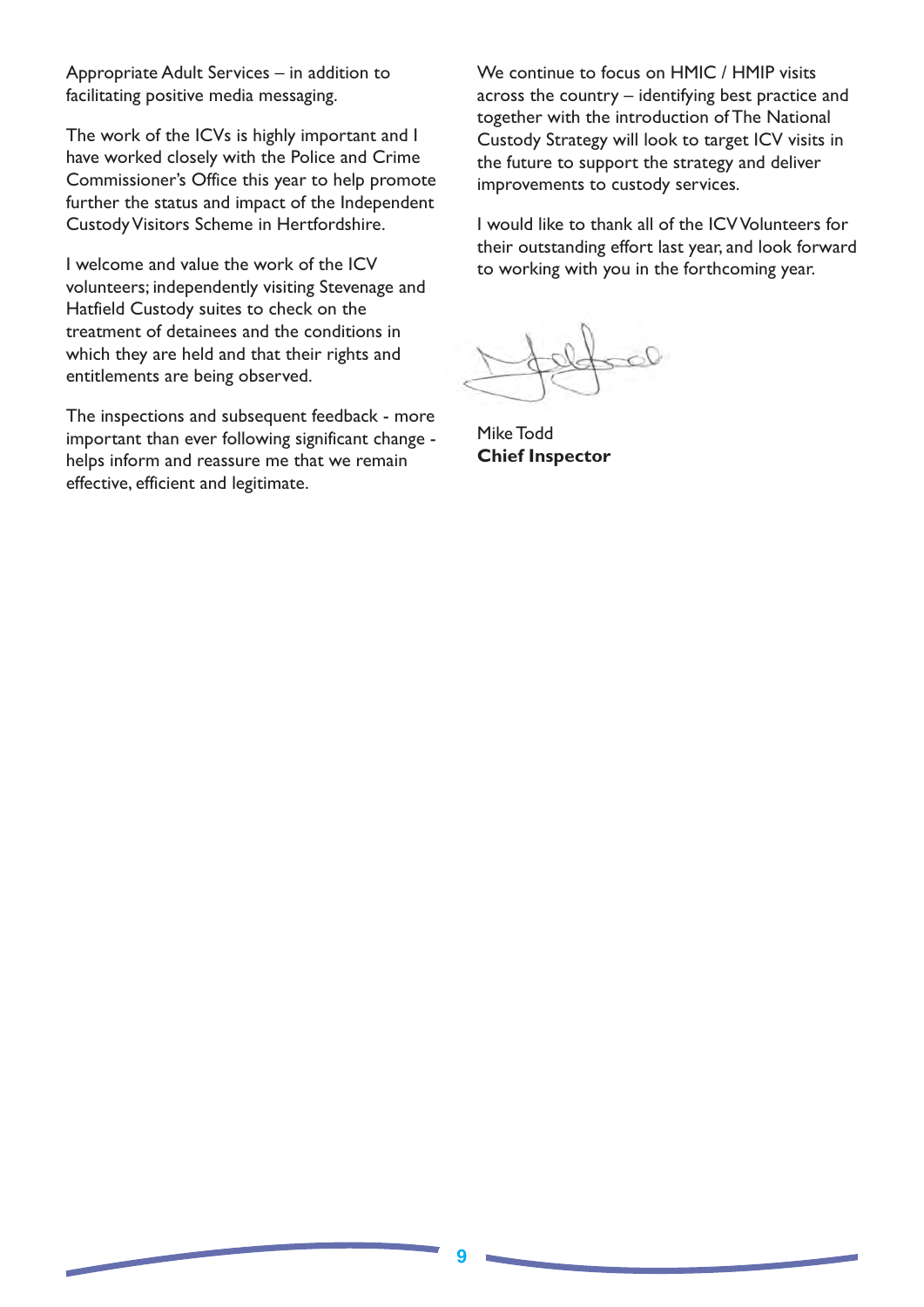# **Future of the scheme**

Staffing changes within the Police and Crime Commissioner's office have recently been made to provide a permanent team dedicated to the PCC's voluntary schemes, including helping and supporting ICVs in all aspects of their crucial work in delivering the PCC's statutory obligations. The Commissioner's office now has a Volunteers' Administrator, the main point of contact for our volunteers, and a Volunteers' Officer, whose priority is to support and develop the volunteering schemes.

One change made at the end of this year ready to take forward in 2018/19 is the development of the report form used by ICVs during custody visits. This has been amended to allow the Commissioner's office to increase the amount of demographic data provided for each detainee, including their gender, ethnicity and whether they are an adult or child, all whilst working to data protection requirements, to ensure the Commissioner is properly able to perform the role of holding the Constabulary to account. At the same time, a number of external factors will soon influence areas of change. A new IT system for the force is due to go live in the next year called Athena. This will be an integrated operational policing system that will provide real-time intelligence and information across all participating

forces; it will be their key system. Further developments to our practices may be required as this system becomes more familiar, but the Commissioner's office will be working closely with the Constabulary prior to "go live" to understand the implications for Independent Custody Visiting.

Independent Custody Visiting continues to evolve with our guiding body, ICVA, through use of their Quality Assurance Framework. ICVA leads, supports and represents PCCs and Police Authorities with their Independent Custody Visiting schemes in the UK, helping shape their aims, equip Scheme Managers to deliver effective schemes and ensure they are kept informed of legislative changes and reforms. The Commissioner's office will be working to gain Quality Assurance accreditation with ICVA, which is being introduced nationally for the first time in the coming year.



Three ICVs were nominated for the Police and Crime Commissioner's Community Safety Awards in 2017. L to R - Assistant PCC, Stuart Nagler; ICVs - John Hartshorne, Sharifa Chaudry and Gus Mathie and Chief Inspector, Mike Todd.

#### **Contacts**

Independent Custody Visiting Scheme Administrator Office of the Police and Crime Commissioner 15 Vaughan Road, Harpenden, AL5 4GZ Telephone: 01707 806100 Email: pccadmin@herts.pcc.pnn.gov.uk

For more information regarding the role of ICVs and that of the Police and Crime Commissioner for Hertfordshire, please visit: www.hertscommissioner.org

For more information on the role of the Independent Custody Visiting Association (ICVA), please visit: www.icva.org.uk